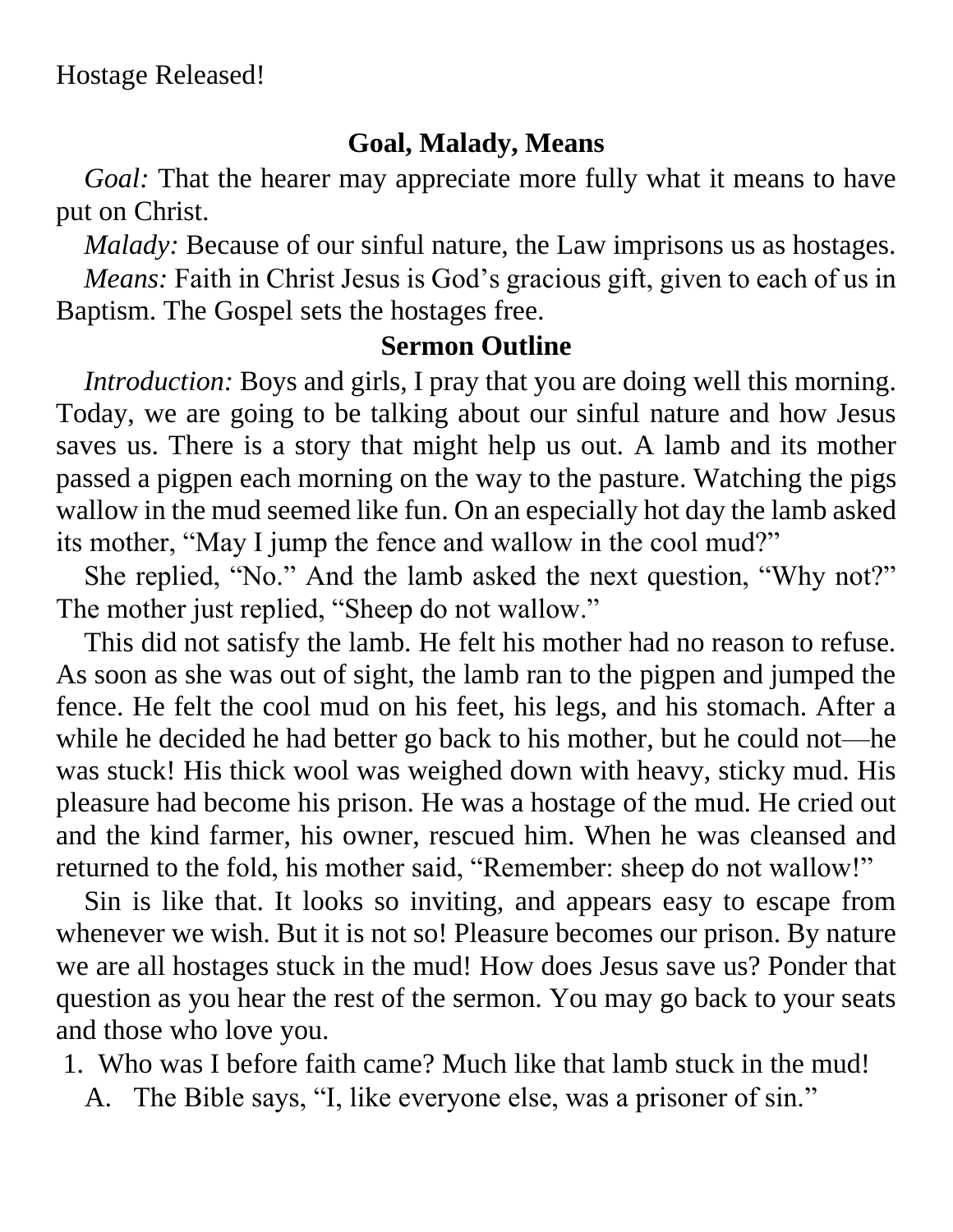- (1) Being a prisoner of sin is akin to the captivity of Terry Anderson, who was held hostage for 7 years by Shiite Muslims. Physical exercises, mental exercises, and especially spiritual exercises did help him pass the time and retain his sanity.
- (2) Yet such exercises by a hostage do not set him free. Anderson's captors may have been impressed by his regimen, but they continued to hold him prisoner. Likewise, rescue from being a spiritual hostage cannot be obtained through your own works under the Law. It does not matter how good we are, we cannot be perfect. You can be the best son, mother, daughter, or father. You can never talk back or be the best employee your boss has ever saw. Your own efforts may make you feel better, but they will never bring you righteousness or salvation.
- B. So what then is the role of the Law? The Law's role is simple.
	- (1) The Law's role is that of the ancient custodian who was put in charge of the master's son. The custodian's duty was to superintend the son's conduct, to see that the son traveled safely to and from school, did his chores, obeyed his parents, did his homework, etc.
	- (2) Our spiritual custodian, the Law, shows us our need for assistance. It reprimands us and points out our weaknesses, our inability to follow what it demands of us. It shows us our sins, our failures. The Law always accuses. The Law always shows us our imperfections and constantly declares to us exactly how imperfect we really are. It says you are a sinner, time and time again. It prepares us for the Gospel, which alone has the power to set us free.

*Illustration:* While speaking at the University of Nebraska at Kearney, Terry Anderson, the former hostage, said something that we could also apply to God's Law and Gospel. The first part could describe the Law: "I wouldn't want to relive my experience, but I won't forget what it taught me." His next comment could describe the Gospel: "But God comforted me, he did guide me, he did help me find my way past the anger and bitterness so that I can live my life in joy and love. I couldn't have survived without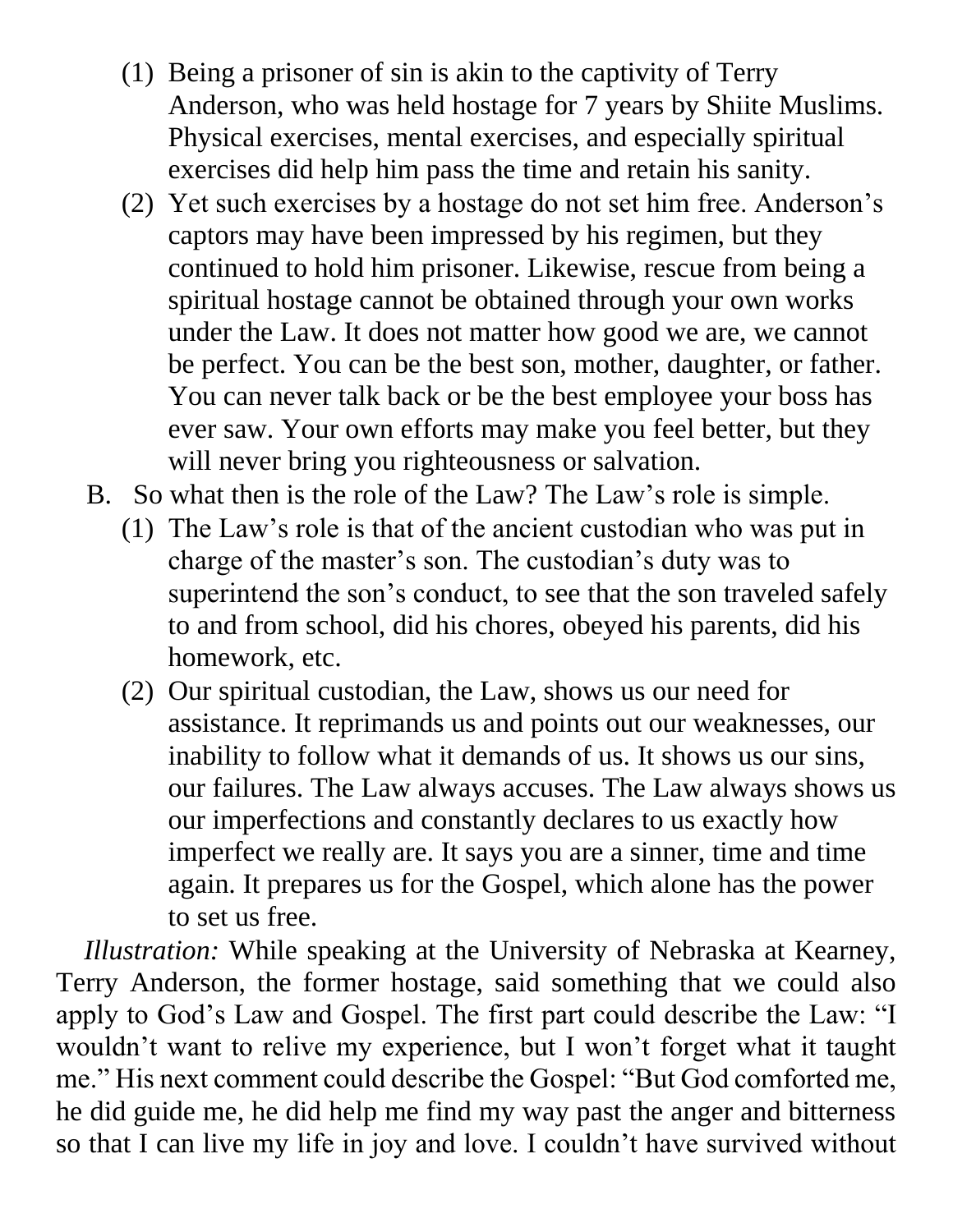that Bible and without my faith" (AP, in the 13 March 1994, Grand Island NE *Independent*).

- 2. By means of the Gospel, we are set free from our hostage captivity.
	- A. While we cannot save ourselves, God has stepped in and saved us. He has paid the price to redeem us by the shedding of the blood of Jesus Christ. He has crushed the head of the serpent, broken in the dungeon of darkness and sin, and removed us fully and completely. Through His Holy Spirit, we Christians have become sons and daughters of God through faith in Christ Jesus (v 26). This happens in the blessed waters of Holy Baptism (v 27).
		- (1) Being a child of God is a privilege and honor. We serve our Lord gladly, not by coercion, but in the freedom of the Gospel. We serve Him out of thanks and gladness for what He has done for us.
		- (2) This release from captivity is ours through faith as a gift (Eph 2: 8–9). It is not something that we deserve. It is not something that we have earned. Our release is given to us purely as a gift of grace.
		- (3) Our spiritual clothing is the garment of the righteousness woven by Christ in his life, death, and resurrection (v 27). He takes upon Himself our sins and give us His own perfection. When God looks at us, He does not see the stain of our sins. Rather, He sees the precious blood of Christ.
	- B. Since God views all us baptized Christians as his children equally, without favoritism—we consider each other as of equal status before God (v 28).
		- (1) We view ourselves as we really are. We show no favoritism to wealth, power, status, longevity, or anything else. We treat each other as fellow Christians yoked together. We are those united as one by one Baptism into the one faith in the one Christ.
		- (2) Since we belong to Christ, we are the spiritual descendants of Abraham and heirs of God's ancient promises to bless all nations. We are blessed by God to be a blessing to others.